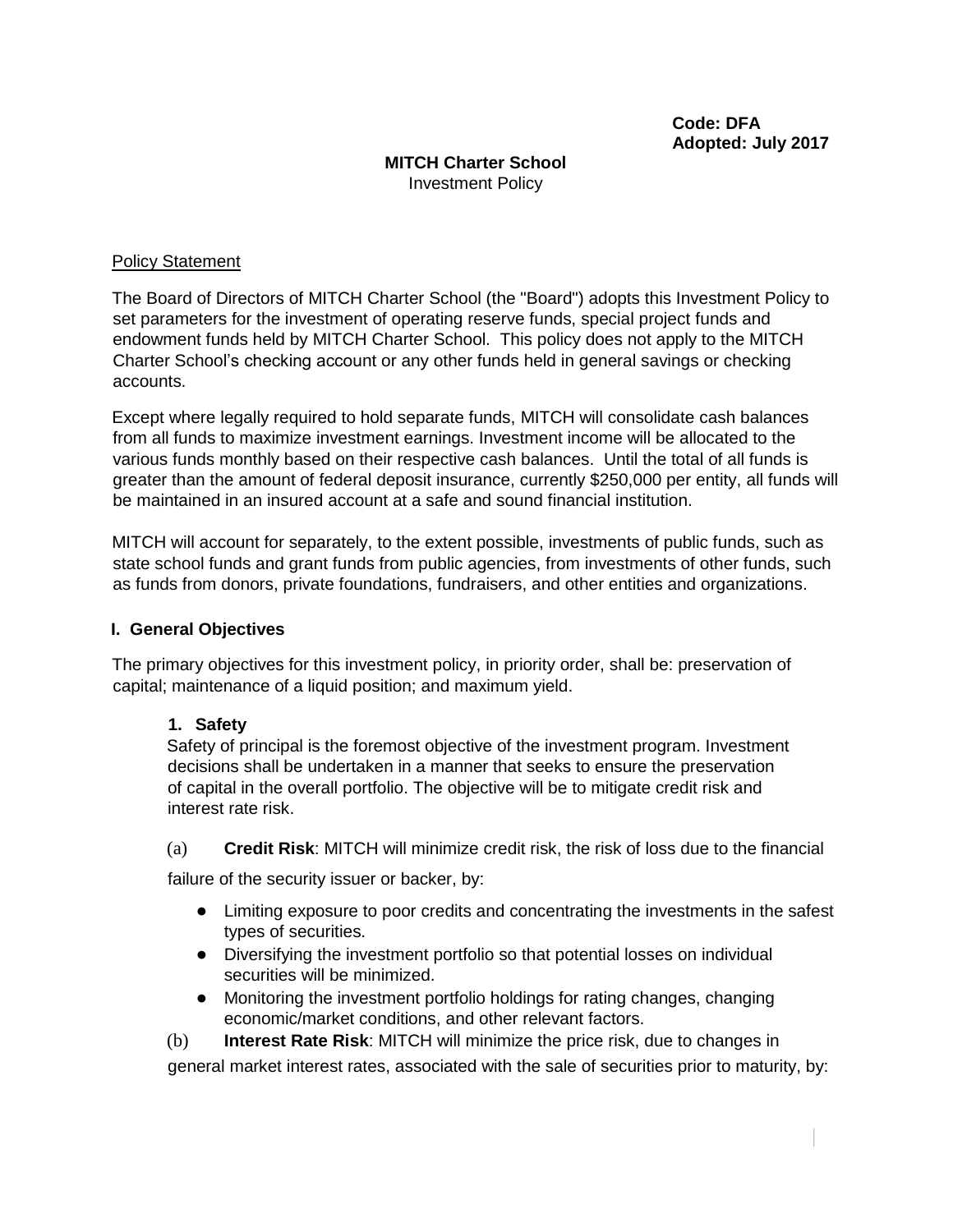- Structuring the investment portfolio so that securities mature to meet cash requirements for ongoing operations and/or special projects, thereby avoiding the need to sell securities on the open market prior to maturity.
- Investing operating funds primarily in shorter-term securities.

## **2. Liquidity**

The investment portfolio shall remain sufficiently liquid to meet all operating, and special project requirements that may be reasonably anticipated. This is accomplished by structuring the portfolio so that securities mature concurrent with anticipated cash needs.

### **3. Yield**

The investment portfolio shall be designed with the objective of attaining a market rate of return throughout budgetary and economic cycles, taking into account the investment risk constraints and liquidity needs. Return on investment is of lesser importance compared to the safety and liquidity objectives described above. The portfolio investments are limited to highly rated/low risk securities in anticipation of earning a fair return relative to the risk being assumed.

Securities shall not be sold prior to maturity with the following exceptions: (a) A security with declining credit may be sold early to minimize loss of principal. (b) A security swap that would improve the quality, yield, or target duration in the portfolio.

(c) Liquidity needs of the portfolio require that the security be sold.

(d) To liquidate a security purchased in error that violates state law or this policy.

### **II. Standards of Care**

### **1. Prudence**

The standard of prudence to be used by the Board, Finance Committee, Executive Director, and any investment officials shall be the "prudent person" standard and shall be applied in the context of managing an overall portfolio. Directors, officers, and the Executive Director acting in accordance with written procedures and this investment policy and exercising due diligence shall be relieved of personal responsibility for an individual security's credit risk or market price changes, provided deviations from expectations are reported to MITCH Board in a timely fashion, and the liquidation and/or sale of securities are carried out in accordance with the terms of this policy.

Investments shall be made with judgment and care, under circumstances then prevailing, which persons of prudence, discretion and intelligence exercise in similar positions and similar circumstances, not for speculation, but for investment, considering the probable safety of capital as well as the probable income to be derived. The charitable and educational purpose of MITCH and the purpose of the investment fund, whether for operation, special projects or endowments, must be considered when implementing this policy.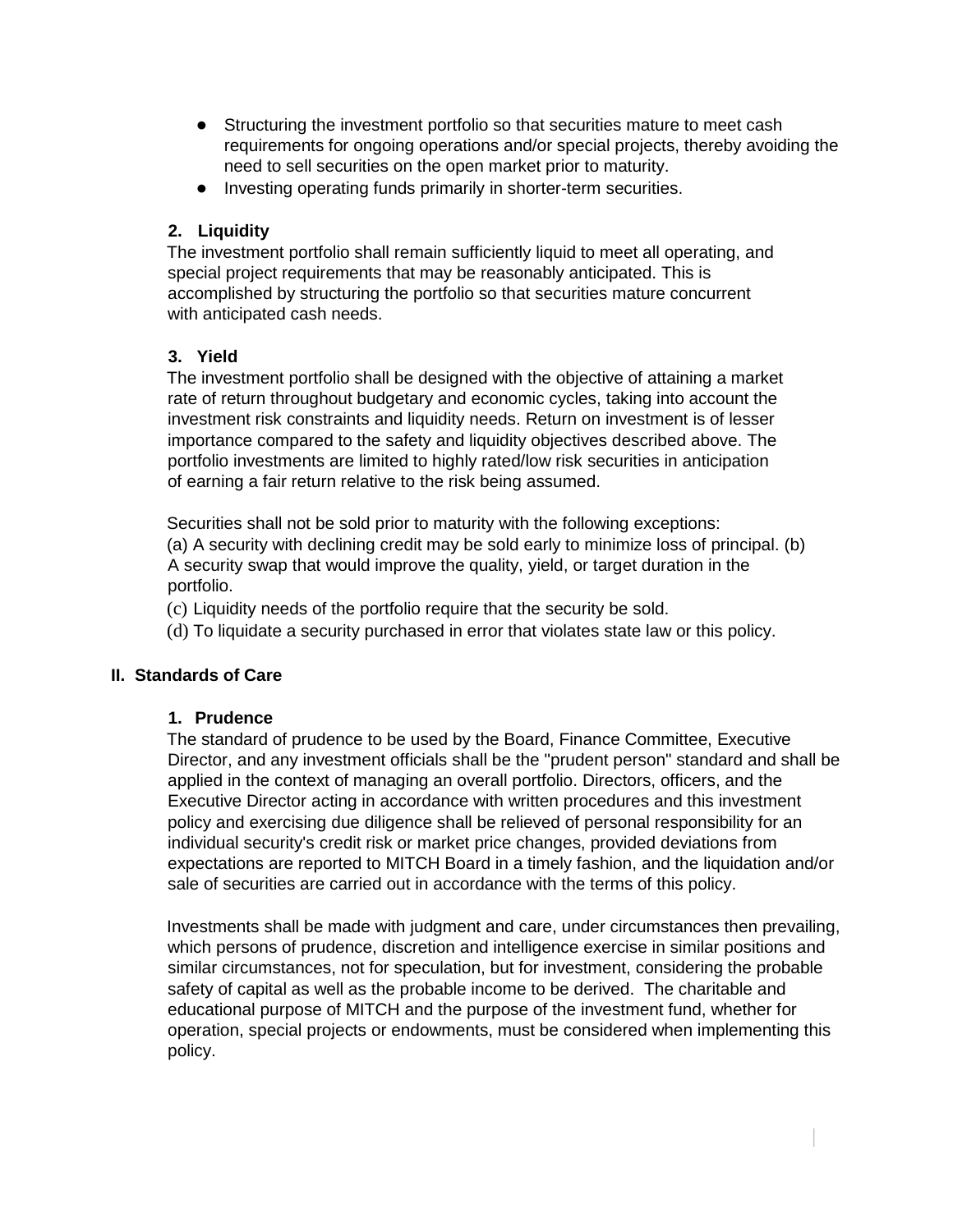## **2. Ethics and Conflicts of Interest**

Directors, officers and employees involved in the investment process shall refrain from personal business activity that could conflict with the proper execution and management of the investment program, or that could impair their ability to make impartial decisions. Employees, officers and their families shall not undertake personal investment transactions with the same individual with whom business is conducted on behalf of MITCH. Directors, officers and employees shall, at all times, comply with the Oregon Government Standards and Practices code of ethics set forth in ORS 244, the standards of conduct for managing charitable funds in ORS 128.318, and for officers and directors, the fiduciary duties and conflict of interest requirements in ORS ch 65.

### **3. Delegation of Authority**

The Board delegates authority to its Finance Committee to work with the Executive Director to manage MITCH's investment program and ensure compliance with the investment policy, designate eligible investment institutions, review periodic investment reports and monitor investment transactions.

The Executive Director may designate an employee under his/her supervision to administer the policy, place investments, maintain accounting records and prepare investment reports.

If authorized by the Board, the Finance Committee may retain one or more investment advisors as well as any administrators, custodians, or other investment service providers required for the proper management of investment funds. If and when delegating investment authority to one or more advisors, the committee will establish and follow appropriate procedures for selecting such advisors and for conveying to each the scope of their authority, MITCH's expectations and the requirement of compliance with these policies.

# **III. Authorized Financial Dealers and Institutions**

A list will be maintained of financial institutions authorized to provide investment and safekeeping services. In addition, a list will also be maintained of approved security broker/dealers selected by credit worthiness and other factors considered relevant by MITCH. These may include primary dealers or regional dealers that qualify under Securities and Exchange Commission (SEC) Rule 15C3-1 (uniform net capital rule). Regional brokers and dealers must have an office in Pacific Northwest in order to be considered for doing business with MITCH. The MITCH Charter School will limit all security purchases to institutions on the approved lists.

All financial institutions and broker/dealers who desire to become qualified for investment transactions must supply the following, as appropriate:

- (a) Audited financial statements
- (b) Proof of FINRA, Financial Industry Regulatory Authority as per SEC Requirements from 2007
- (c) Proof of state registration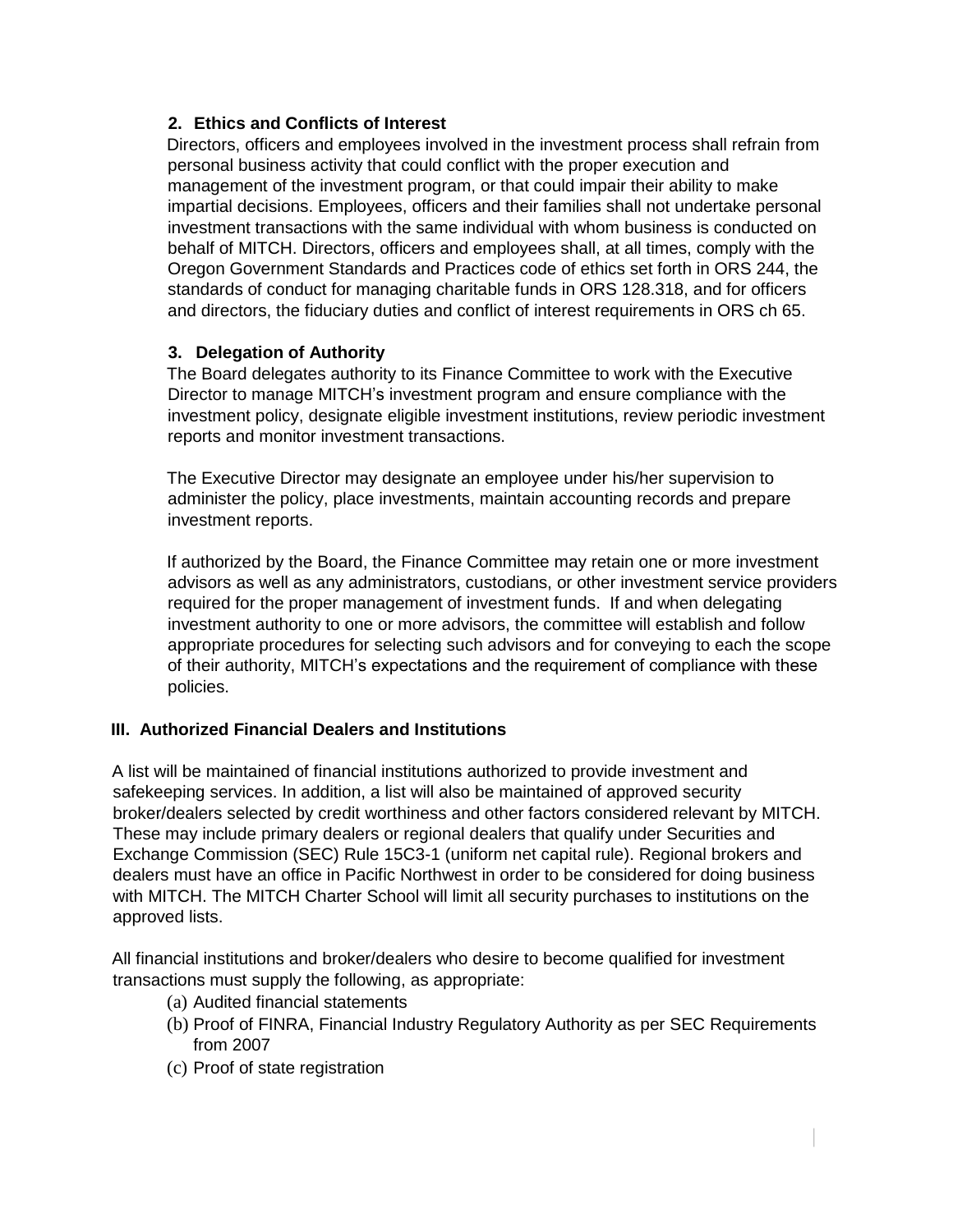- (d) Completed broker/dealer questionnaire
- (e) Certification of having read and understood the MITCH investment policy
- (f) References from other nonprofit, Oregon charter schools, or local government clients.

A review of the financial condition and registration of qualified financial institutions and broker/dealers will be conducted by the Finance Committee and Executive Director at least every five years. Additions and deletions to the list may be made at the discretion of the Finance Committee and Executive Director.

### **IV. Internal Controls**

The Finance Committee, Executive Director, and Business Director in cooperation with the external auditor, will establish and maintain an adequate internal control structure designed to reasonably protect the investments of MITCH from loss, theft or misuse. The concept of reasonable assurance recognizes that (1) the cost of a control should not exceed the benefits likely to be derived and (2) the valuation of costs and benefits requires estimates and judgments by the Finance Committee and Executive Director.

# **1. Audit**

MITCH shall establish a process for an annual independent review by an external auditor to assure adequate internal controls, as well as compliance with policies and procedures. In addition, the internal controls may be tested by an external auditor upon any extraordinary event, such as turnover of key personnel.

### **2. Accounting Method**

MITCH shall comply with all required legal provisions and Generally Accepted Accounting Principles (GAAP) relating to investment accounting. The accounting principles are those contained in the pronouncements of authoritative bodies including but not necessarily limited to, the Governmental Accounting Standards Board (GASB); the American Institute of Certified Public Accountants (AICPA); and the Financial Accounting Standards Board (FASB).

### **V. Investments**

### **1. Delivery & Safekeeping**

Prior to sending funds to a broker/dealer for an investment purchase, the Executive Director will require a trade ticket listing the details of the transaction. Securities may be held by the broker/dealer in MITCH's name, in the broker/dealer's account, or they may be held by a third-party safekeeping agent.

The purchase and sale of securities, repurchase agreement and guaranteed investment contract transactions shall be settled on a delivery versus payment basis. It is the intent of MITCH that all purchased securities shall be perfected in the name of MITCH. Sufficient evidence to title shall be consistent with modern investment and commercial practices.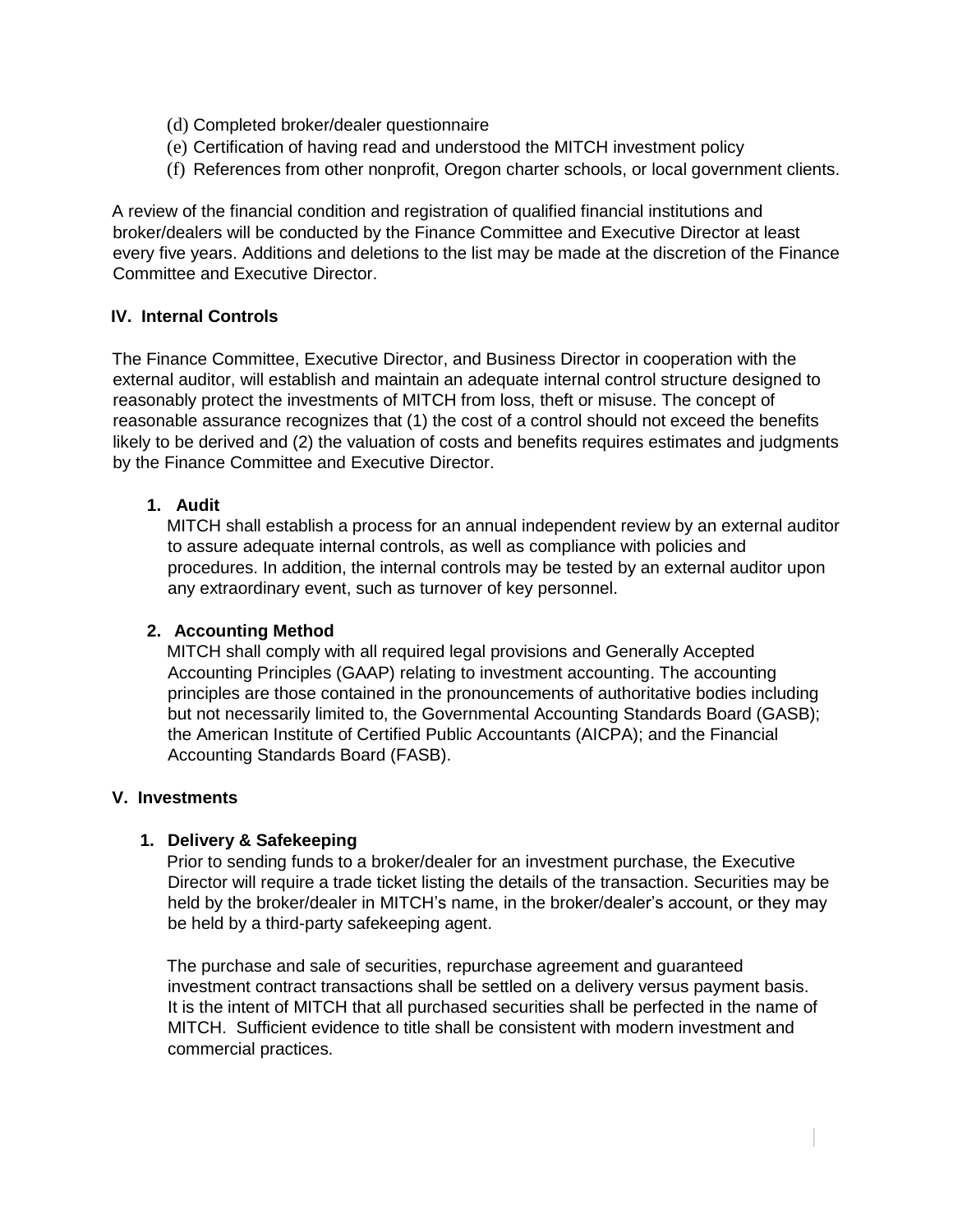## **2. Collateral**

Cash management tools, defined as bank deposits, time deposits, certificates of deposit, and savings accounts, shall be held in qualified depositories and collateralized.

A signed Master Repurchase Agreement must be in place between the MITCH and the securities dealer, prior to entering into any repurchase agreement with that dealer.

At the minimum, the Finance Committee, Executive Director or Board of Directors will monitor the collateral requirements monthly for guaranteed investment contracts.

### **3. Authorized Investments**

- The following investments will be permitted by this policy and are authorized for investment: 1. US Treasury securities and other lawfully issued general obligations of the United States, including general obligations of agencies and instrumentalities of the United States or enterprises sponsored by the United States government
	- 2. Debt of the agencies and instrumentalities of the states of Oregon, California, Idaho and Washington and their political subdivisions
	- 3. Time deposit open accounts, certificates of deposit, bank deposit, and savings accounts
	- 4. Bankers acceptances
	- 5. Corporate indebtedness of at least AA rating by Moody's, Standard & Poor's or Fitch
	- 6. Repurchase agreements.

### **VI. Investment Parameters**

### **1. Diversification**

The investments shall be diversified by:

- (a) Limiting investments to avoid over-concentration in securities from a specific issuer or business sector (excluding U.S. Treasury securities);
- (b) Investing in securities that have high credit quality;
- (c) Limiting investments in high interest rate risk;
- (d) Investing in securities with varying maturities; and
- (e) Continuously investing a portion of the portfolio in readily available funds.

# **2. Maximum Maturities and Percentage of Investments by Type**

The maximum percentages for direct investments of surplus funds are determined periodically by the Finance Committee and set forth in the Addendum to the Policy. Surplus funds are defined as the sum of all investments, cash balances, and deposit balances of all types. The maximum maturity is measured from the settlement date of the investment transaction. Capital project funds are funds specifically dedicated to capital projects, and will typically include proceeds from MITCH Facility Fund. MITCH may designate (upon approval by the Board) other funds as capital project funds.

Operating funds are all surplus funds that are not capital project funds.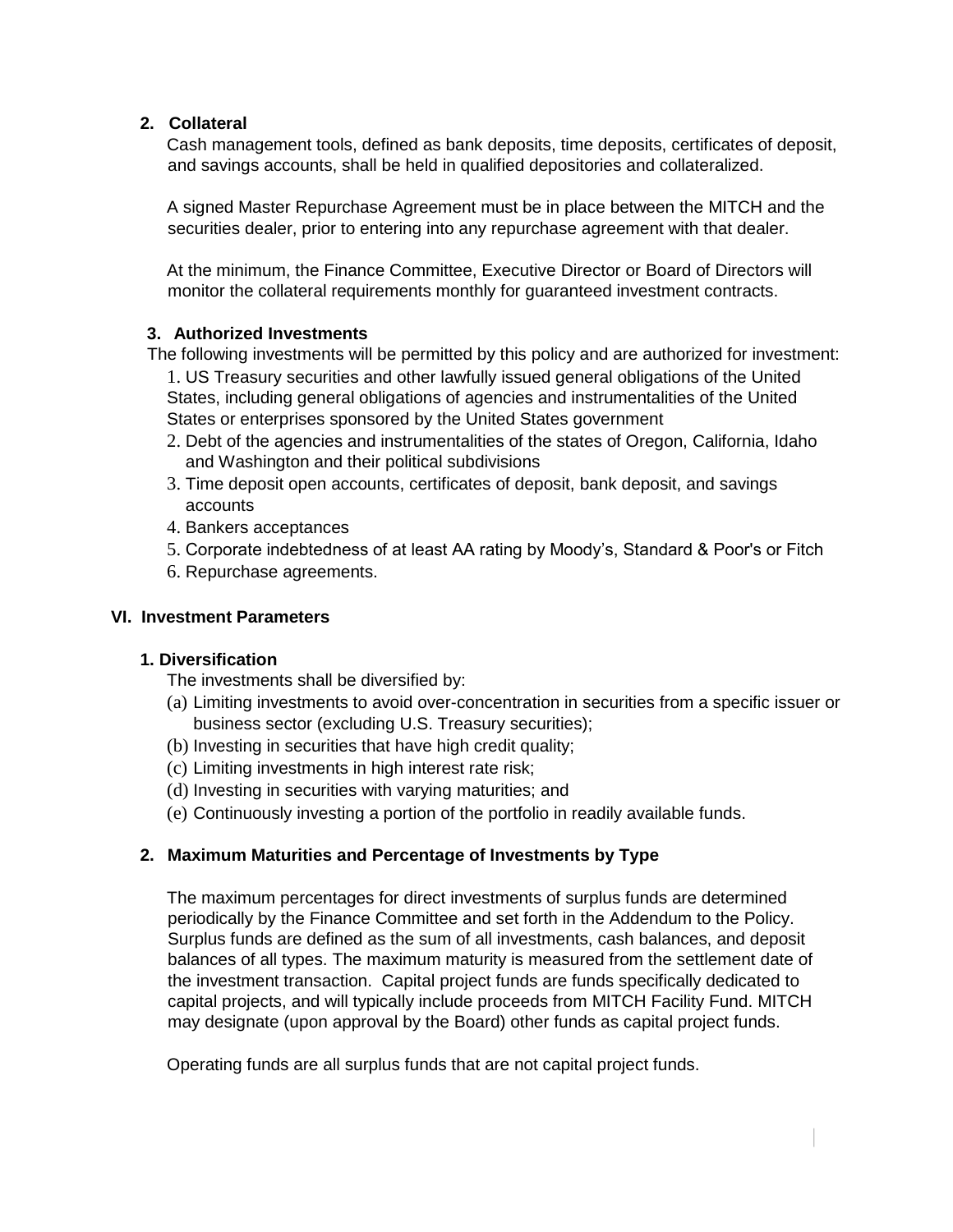### **3. Liquidity of Funds**

Because of inherent difficulties in accurately forecasting cash flow requirements, a portion of the portfolio should be continuously invested in readily available funds, or overnight repurchase agreements, or held in bank balances to ensure that appropriate liquidity is maintained to meet on-going obligations.

Maturity limitations will depend upon whether the funds being invested are considered short-term or long-term funds. All funds will be considered short-term except those reserved for capital projects. Except for special situations, as directed by the Finance Committee, investments will be limited to maturities not exceeding thirty-six (36) months.

Short-term portfolio---–- Investment maturities for operating funds shall be scheduled to coincide with projected cash flow needs.

Long-term portfolio---– Instruments and diversification for the long-term portfolio shall be as for the short-term portfolio. Long-term portfolio is defined as "maturities over 18 months and maximum of 36 months". Maturity scheduling shall be timed according to anticipated need. For example, investment of capital project funds shall be timed to meet projected contractor payments.

The investments of grant proceeds may be restricted under grant covenants that may be more restrictive than the investment parameters included in this policy. Grant proceeds shall be invested in accordance with the most restrictive parameters of this policy and the applicable grant covenants.

The length of maturity and percentage of the total portfolio are determined periodically by the Finance Committee and set forth in the Addendum to this Policy.

### **4. Credit Ratings**

.

Although not subject to ORS chapter 294, MITCH adopts by this policy the minimum credit rating levels for the permissible investments as set out in ORS 294.035(3) when applicable. The Board may authorize an investment that is not aligned with ORS 294.035 as long as it is within the parameters of this policy. (ORS 294.035 is included as an Addendum) These credit rating levels apply to the security at the transaction settlement date. If the credit rating of a security is subsequently downgraded below the minimum rating level for a new investment of that security, the Finance Committee and the Executive Director shall evaluate the downgrade on a case-by-case basis in order to determine if the security should be held or sold. The Finance Committee and Executive Director will notify MITCH Board about the credit rating downgrade and whether the decision was made to sell or hold the security.

#### **5. Securities Lending and Reverse Repurchase Agreements**

MITCH will not lend securities nor directly participate in a securities lending or reverse repurchase program.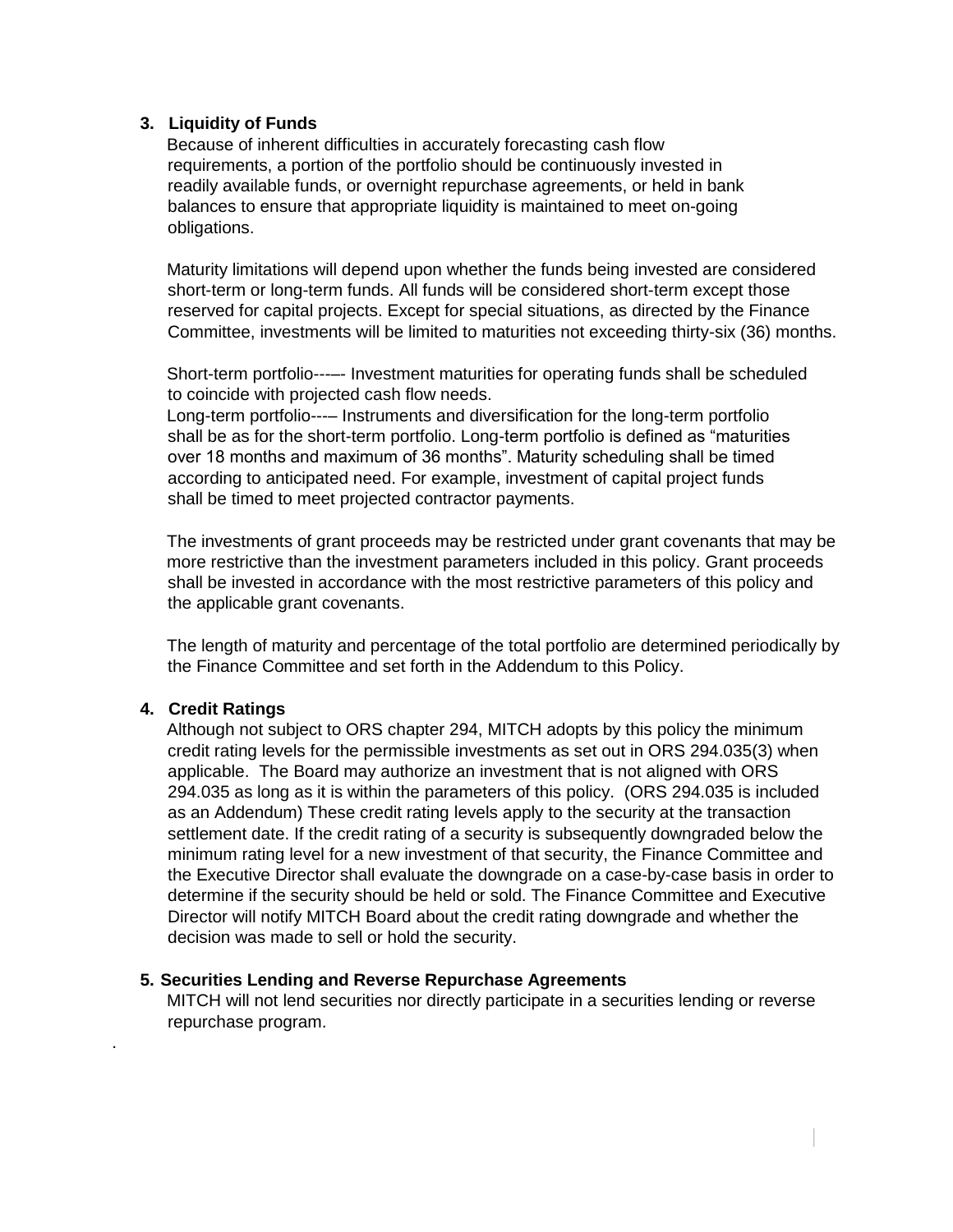### **6. Competitively Priced Securities**

Before any security purchase or sale is initiated by the Finance Committee, the Executive Director shall gather information about current market interest rate levels from various sources, including investment counselors, internet financial web sites, financial publications, and other sources and present it to the Finance Committee. Each security purchase shall be made at competitive market interest rate levels. The Finance Committee shall use its discretion in determining whether to seek competitive bids or offers.

#### **VII. Reporting**

#### **1. Methods**

The Executive Director or his/her designee will prepare an investment report monthly including a management summary that provides an analysis of the status of the current investment portfolio and transactions made over the previous month. The report will be submitted to the Finance Committee for review. This management summary will be prepared in a manner that will allow the Finance Committee to ascertain whether investment activities during the reporting period have conformed to the investment policy.

In addition, the Executive Director or his/her designee will prepare a regular board report. At a minimum, this report will include the following:

(a) Listing of individual securities held at the end of the reporting period. (b) Average weighted yield to maturity of portfolio on investments as compared to applicable benchmark(s).

(c) Listing of investments by maturity date, call date, cost and current fair value (d) Percentage of the total portfolio that each type of investment represents along with the percentages authorized in this policy.

#### **2. Performance Standards**

The investment portfolio will be managed in accordance with the parameters specified within this policy. The appropriate benchmark for cash equivalents will be the 90 day U.S. Treasury Bill Index. For fixed income assets over time, the average return should meet or exceed the Barclays Capital Aggregate Bond Index, or its equivalent, and for equity investments over time, the investment should meet or exceed the Standard and Poor's 500 Index or its equivalent.

Because bond proceeds are expected to be invested at the time they are received, and are therefore invested in an interest rate environment that exists at that point in time, that portion of the portfolio will be excluded from ongoing benchmark performance measurement.

#### **3. Marking to Market**

The market value of the portfolio shall be calculated at least annually and a statement of the market value of the portfolio issued at fiscal year end.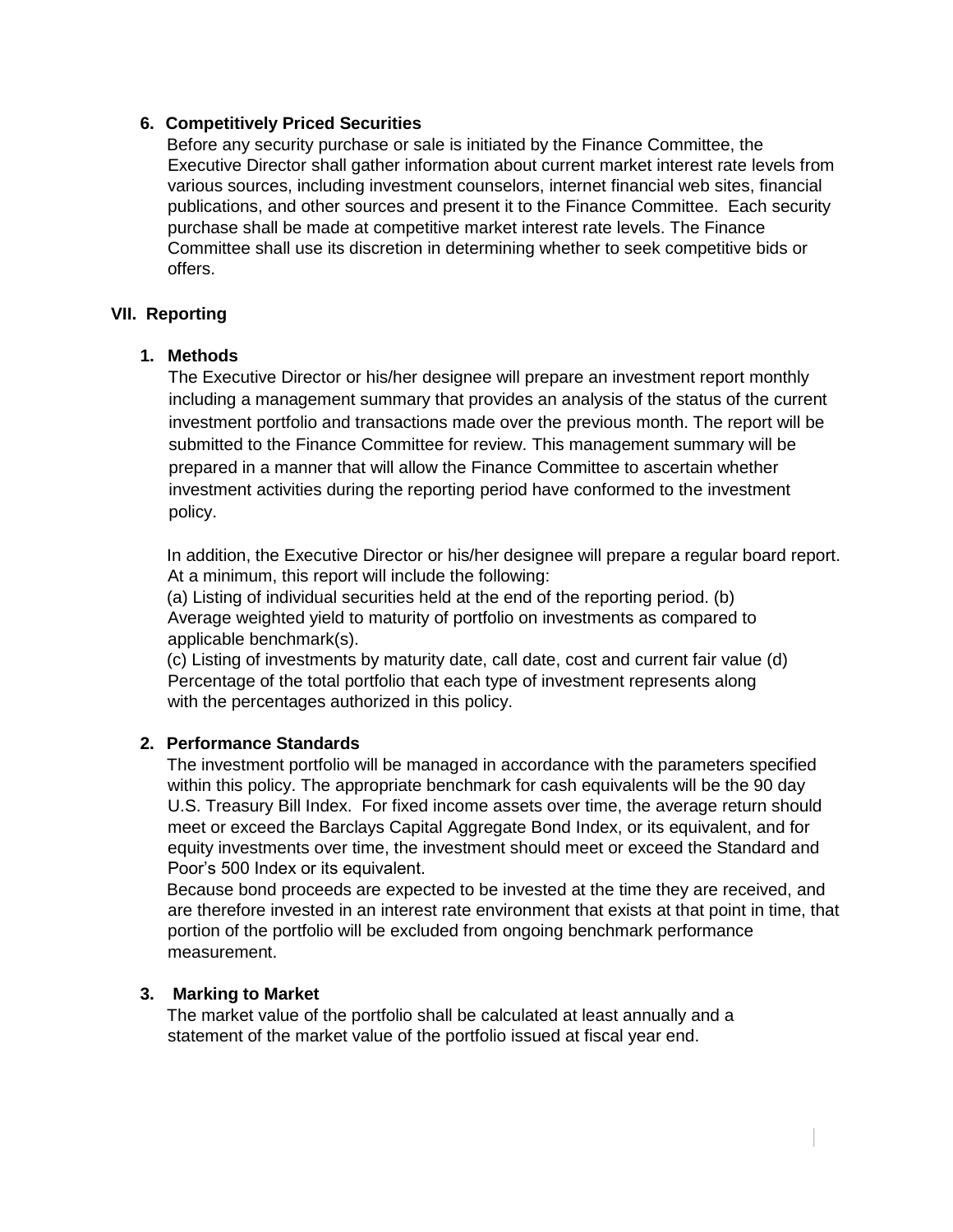# **END OF POLICY:** Addendums Attached

Legal References;

ORS 128.305 to 128.336, the Uniform Prudent Management of Institutional Funds Act.

[ORS 294.035, ORS 294.135, ORS 294.155 and ORS 295 are reviewed for guidance but are not applicable laws to Oregon public charter schools at the time of adoption of this policy.]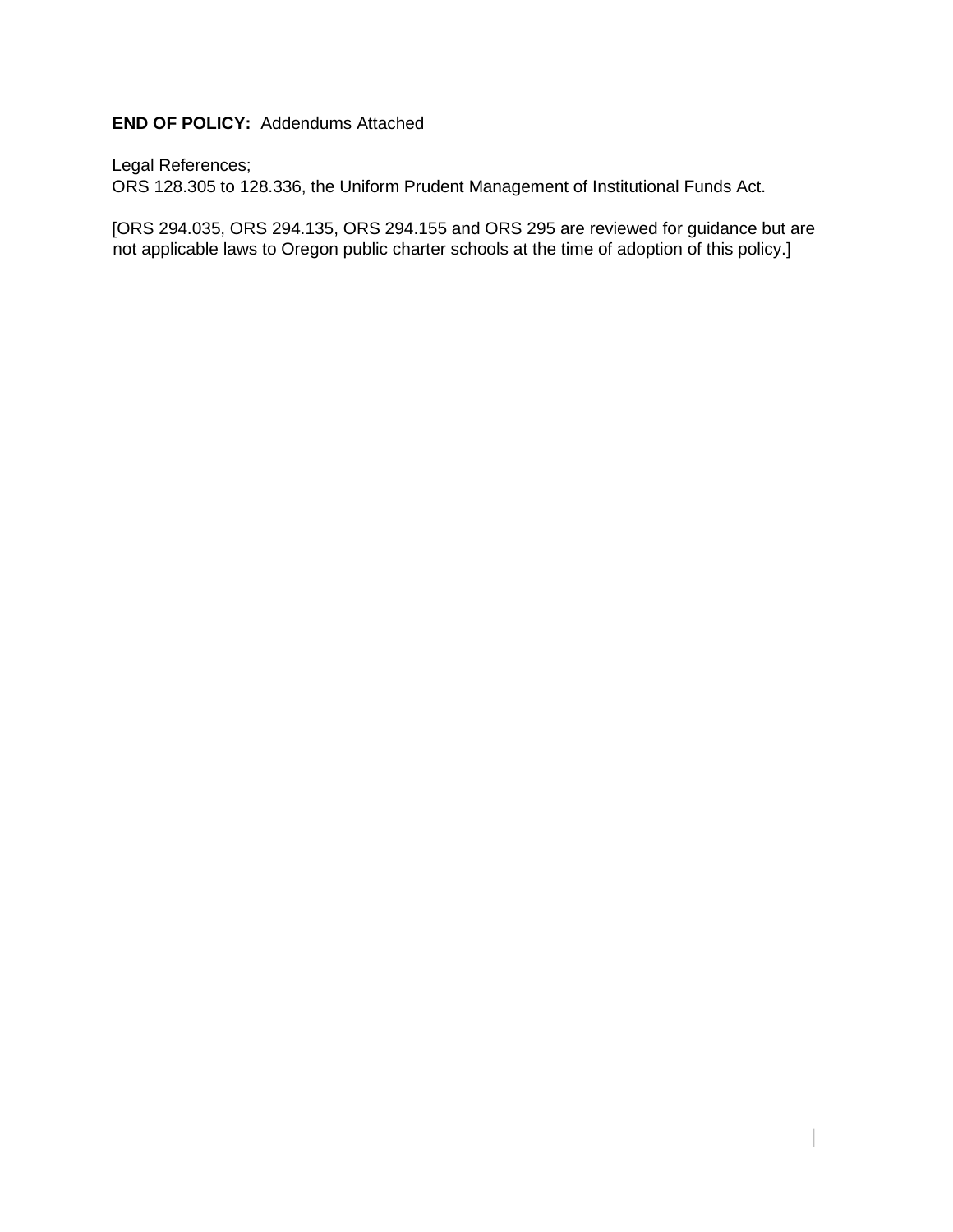### **Addendum A to Investment Policy**

### **ORS chapter 294.035 is not applicable to Oregon public charter schools by its terms.**

### **For purposes of determining credit ratings by its investment policy, the board has decided to follow the guidelines of ORS 294.035(3), as applicable.**

#### **294.035 Investment of surplus funds of political subdivisions; approved investments.**

(3) Investments authorized by this section are:

(a) Lawfully issued general obligations of the United States, the agencies and instrumentalities of the United States or enterprises sponsored by the United States Government and obligations whose payment is guaranteed by the United States, the agencies and instrumentalities of the United States or enterprises sponsored by the United States Government.

- (b) Lawfully issued debt obligations of the agencies and instrumentalities of the State of Oregon and its political subdivisions that have a long-term rating of A or an equivalent rating or better or are rated on the settlement date in the highest category for short-term municipal debt by a nationally recognized statistical rating organization.
- (c) Lawfully issued debt obligations of the States of California, Idaho and Washington and political subdivisions of those states if the obligations have a long-term rating of AA or an equivalent rating or better or are rated on the settlement date in the highest category for short-term municipal debt by a nationally recognized statistical rating organization.
- (d) Time deposit open accounts, certificates of deposit and savings accounts in insured institutions as defined in ORS 706.008, in credit unions as defined in ORS 723.006 or in federal credit unions, if the institution or credit union maintains a head office or a branch in this state.
- (e) Share accounts and savings accounts in credit unions in the name of, or for the benefit of, a member of the credit union pursuant to a plan of deferred compensation.
- (f) Fixed or variable life insurance or annuity contracts as defined by ORS 731.170 and guaranteed investment contracts issued by life insurance companies authorized to do business in this state.
- (g) Trusts in which deferred compensation funds from other public employers are pooled, if:
- (A) The purpose is to establish a deferred compensation plan;

(B) The trust is a public instrumentality of such public employers and described in section (2)(b) of the Investment Company Act of 1940, 15 U.S.C. 80a-2(b), as amended, in effect on September 20, 1985, or the trust is a common trust fund described in ORS 709.170;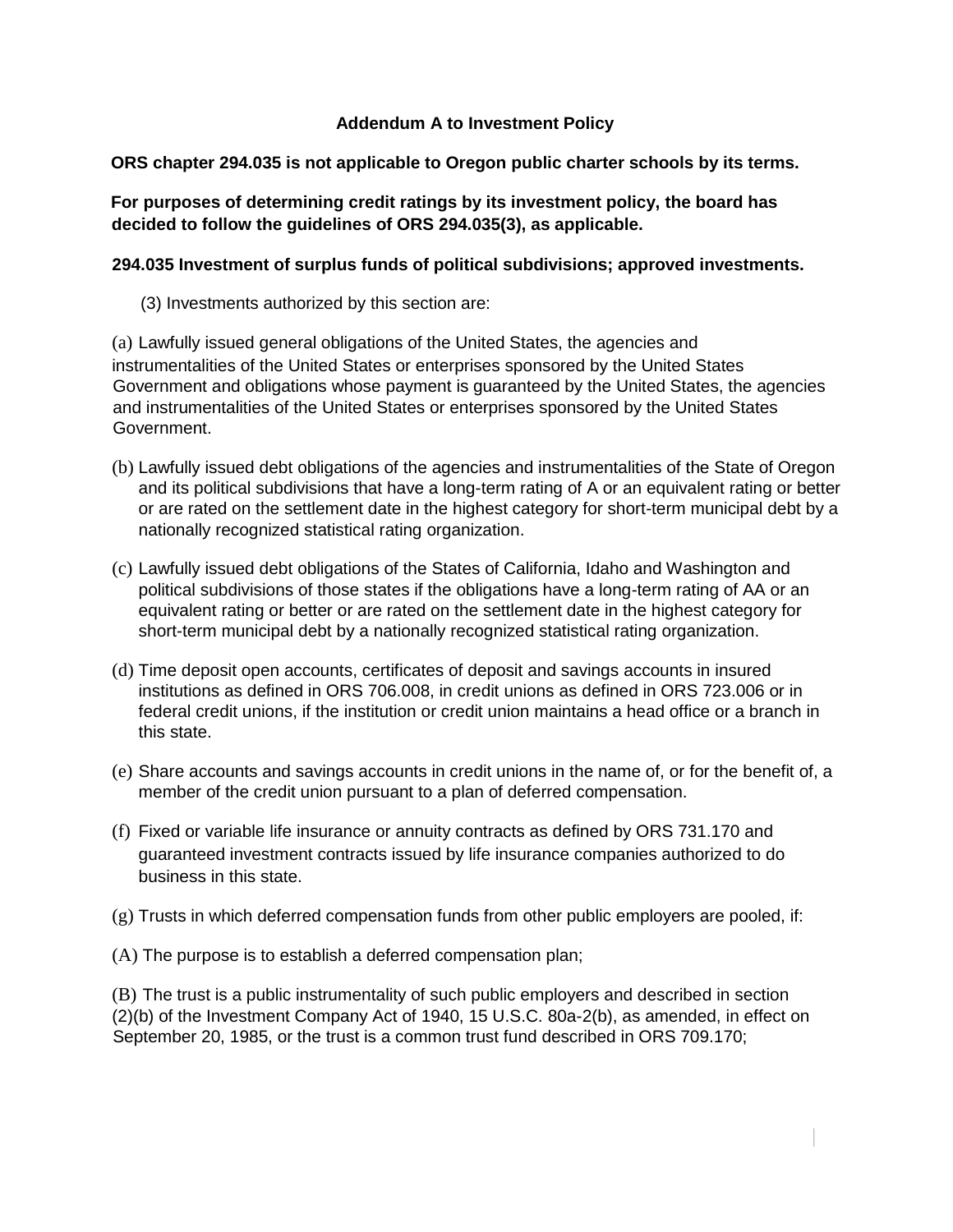- (C) Under the terms of the plan the net income from or gain or loss due to fluctuation in value of the underlying assets of the trust, or other change in such assets, is reflected in an equal increase or decrease in the amount distributable to the employee or the beneficiary thereof and, therefore, does not ultimately result in a net increase or decrease in the worth of the public employer or the state; and
- (D) The fidelity of the trustees and others with access to such assets, other than a trust company, as defined in ORS 706.008, is insured by a surety bond that is satisfactory to the public employer, issued by a company authorized to do a surety business in this state and in an amount that is not less than 10 percent of the value of such assets.
	- (h)(A) Banker's acceptances, if the banker's acceptances are:
- (i) Guaranteed by, and carried on the books of, a qualified financial institution;
- (ii) Eligible for discount by the Federal Reserve System; and
- (iii) Issued by a qualified financial institution whose short-term letter of credit rating is rated in the highest category by one or more nationally recognized statistical rating organizations.
	- (B) For the purposes of this paragraph, "qualified financial institution" means:

(i) A financial institution that is located and licensed to do banking business in the State of Oregon; or

(ii) A financial institution that is wholly owned by a financial holding company or a bank holding company that owns a financial institution that is located and licensed to do banking business in the State of Oregon.

 (C) A custodial officer shall not permit more than 25 percent of the moneys of a local government that are available for investment, as determined on the settlement date, to be invested in banker's acceptances of any qualified financial institution.

 (i)(A) Corporate indebtedness subject to a valid registration statement on file with the Securities and Exchange Commission or issued under the authority of section 3(a)(2) or 3(a)(3) of the Securities Act of 1933, as amended. Corporate indebtedness described in this paragraph does not include banker's acceptances. The corporate indebtedness must be issued by a commercial, industrial or utility business enterprise, or by or on behalf of a financial institution, including a holding company owning a majority interest in a qualified financial institution.

(B) Corporate indebtedness must be rated on the settlement date P-1 or Aa or better by Moody's Investors Service or A-1 or AA or better by Standard & Poor's Corporation or equivalent rating by any nationally recognized statistical rating organization.

(C) Notwithstanding subparagraph (B) of this paragraph, the corporate indebtedness must be rated on the settlement date P-2 or A or better by Moody's Investors Service or A-2 or A or better by Standard & Poor's Corporation or equivalent rating by any nationally recognized statistical rating organization when the corporate indebtedness is: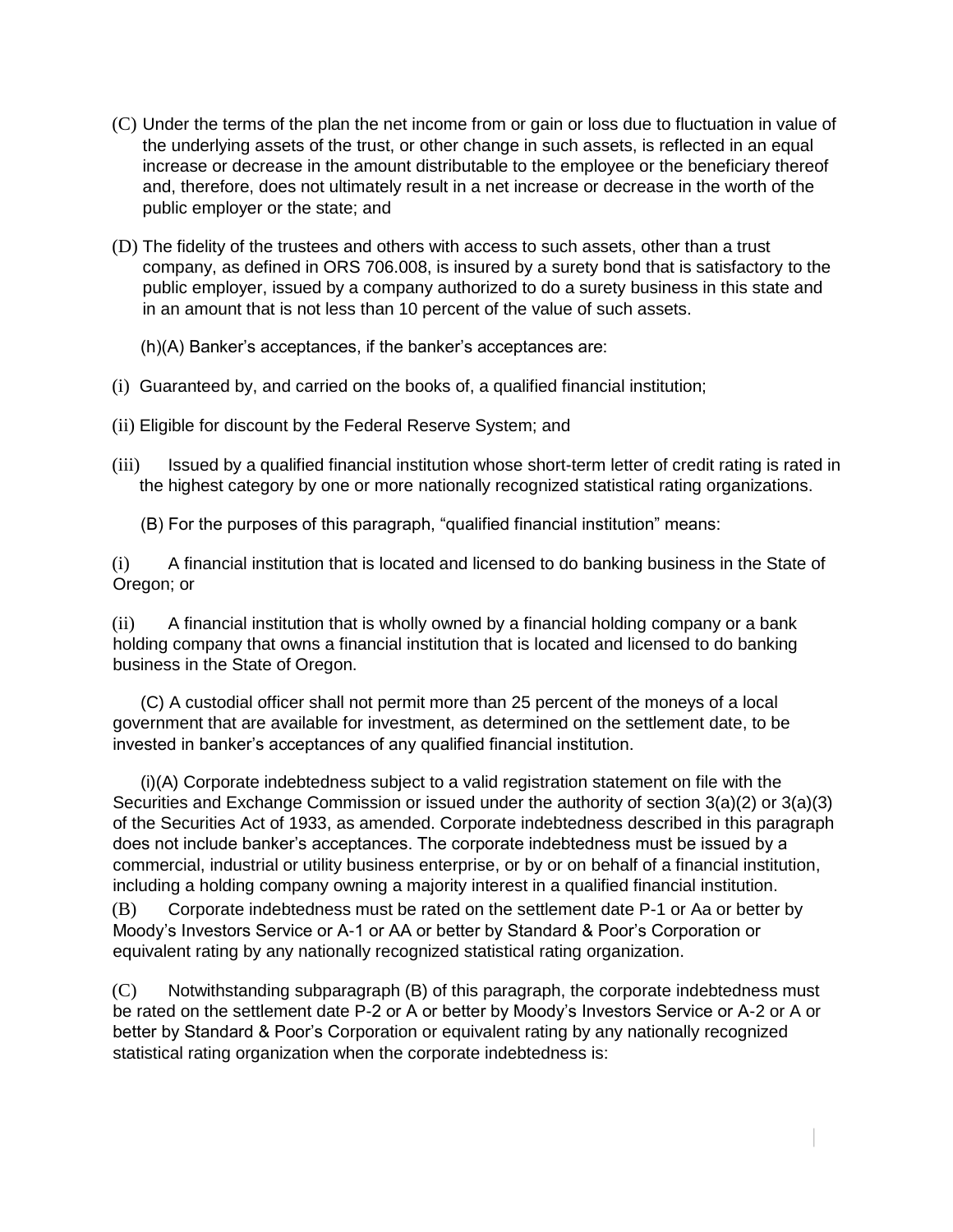(i) Issued by a business enterprise that has its headquarters in Oregon, employs more than 50 percent of its permanent workforce in Oregon or has more than 50 percent of its tangible assets in Oregon; or

(ii) Issued by a holding company owning not less than a majority interest in a qualified financial institution, as defined in paragraph (h) of this subsection, located and licensed to do banking business in Oregon or by a holding company owning not less than a majority interest in a business enterprise described in sub-subparagraph (i) of this subparagraph.

 (D) A custodial officer may not permit more than 35 percent of the moneys of a local government that are available for investment, as determined on the settlement date, to be invested in corporate indebtedness, and may not permit more than five percent of the moneys of a local government that are available for investment to be invested in corporate indebtedness of any single corporate entity and its affiliates or subsidiaries.

(j) Repurchase agreements whereby the custodial officer purchases securities from a financial institution or securities dealer subject to an agreement by the seller to repurchase the securities. The repurchase agreement must be in writing and executed in advance of the initial purchase of the securities that are the subject of the repurchase agreement. Only securities described in paragraph (a) of this subsection may be used in conjunction with a repurchase agreement and such securities shall have a maturity of not longer than three years. The price paid by the custodial officer for such securities may not exceed amounts or percentages prescribed by written policy of the Oregon Investment Council or the Oregon Short Term Fund Board created by ORS 294.885.

(k) Shares of stock of any company, association or corporation, including but not limited to shares of a mutual fund, but only if the moneys being invested are funds set aside pursuant to a local government deferred compensation plan and are held in trust for the exclusive benefit of participants and their beneficiaries.

### **294.040 Restriction on investments under ORS 294.035.** The bonds listed in ORS 294.035

(3)(a) to (c) may be purchased only if there has been no default in payment of either the principal of or the interest on the obligations of the issuing county, port, MITCH or city, for a period of five years next preceding the date of the investment.

# **END of Addendum A**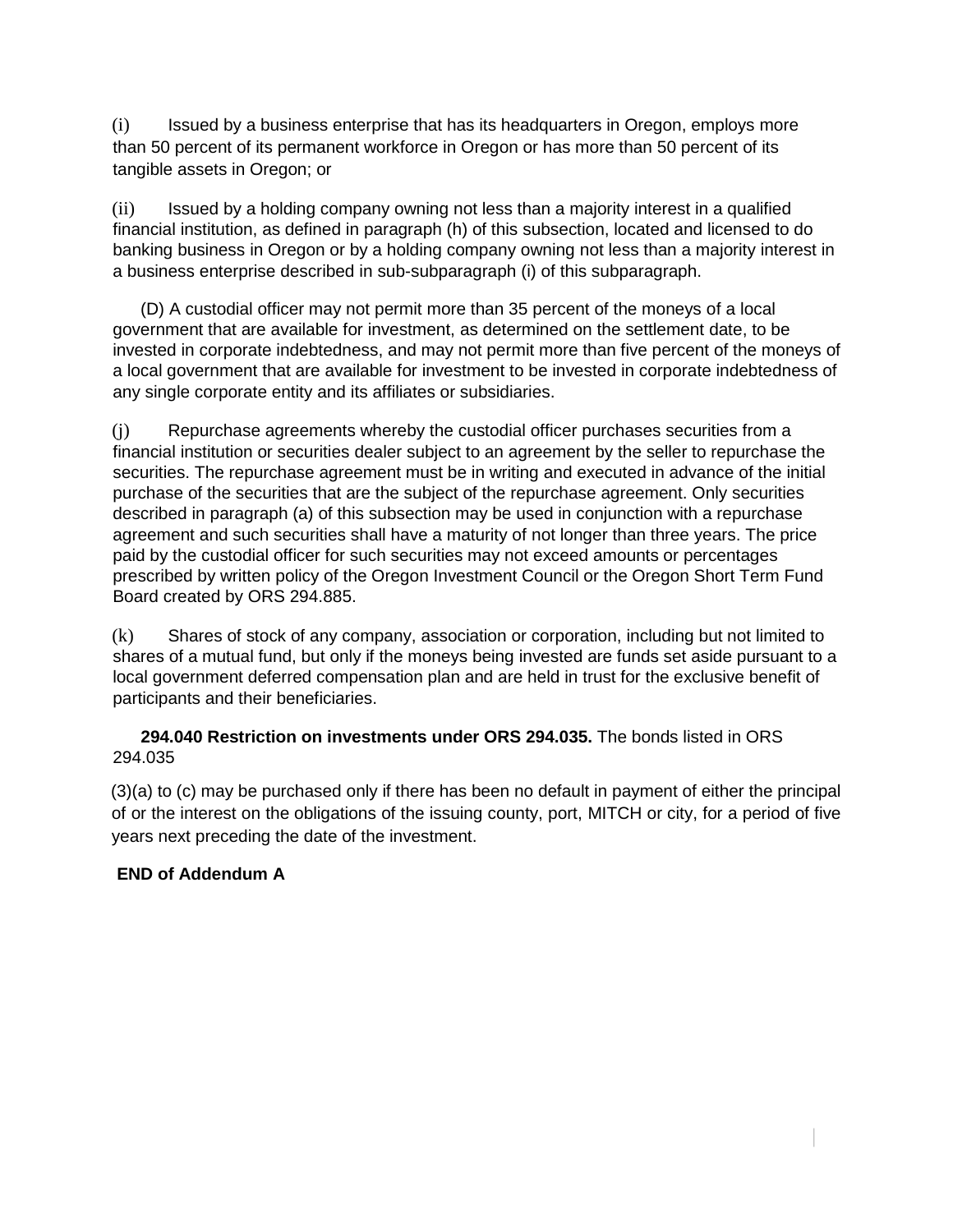# **Addendum B to Investment Policy**

Addendum B includes investment parameters that may be changed periodically by the Finance Committee in consult with its investment advisor.

## **Maximum Maturities and Percentage of Investments by Type**

(Investment Parameters #2.)

| Security                                                                  | Maximum %<br>of Total Portfolio | <b>Maximum Maturity</b>                                            |
|---------------------------------------------------------------------------|---------------------------------|--------------------------------------------------------------------|
| <b>US Treasury Bills, Notes</b>                                           |                                 | 18 months for operating funds                                      |
| and Bonds, and Obligations<br>Secured by the US<br>Treasury               | 100%                            | 3 years for special project funds                                  |
| <b>US Government Agencies</b>                                             |                                 | 18 months for operating funds                                      |
| And Instrumentalities, Including<br>Government                            |                                 | 3 years for special project funds                                  |
| <b>Sponsored Enterprises</b>                                              | 100%                            |                                                                    |
| <b>State and Local</b><br><b>Government Securities</b>                    | 30%                             | 18 months for operating funds<br>3 years for special project funds |
| Time Certificates of Deposit 50%**                                        |                                 | 18 months                                                          |
| Repurchase Agreements                                                     | 25%                             | 30 days                                                            |
| <b>Banker's Acceptances</b>                                               | 25%                             | 6 months                                                           |
| Corporate Indebtedness                                                    | 35%                             | 18 months                                                          |
| Time Deposit Open Accounts<br><b>Bank Deposit and Savings</b><br>Accounts | 100%                            | N/A                                                                |

\*\* Time Certificates of Deposits may be increased to 100% of the portfolio if the amount to be invested is not significant so that fees of other investments would greatly reduce earnings (typically an investment of less than \$100,000 may be 100 % invested in CDs)